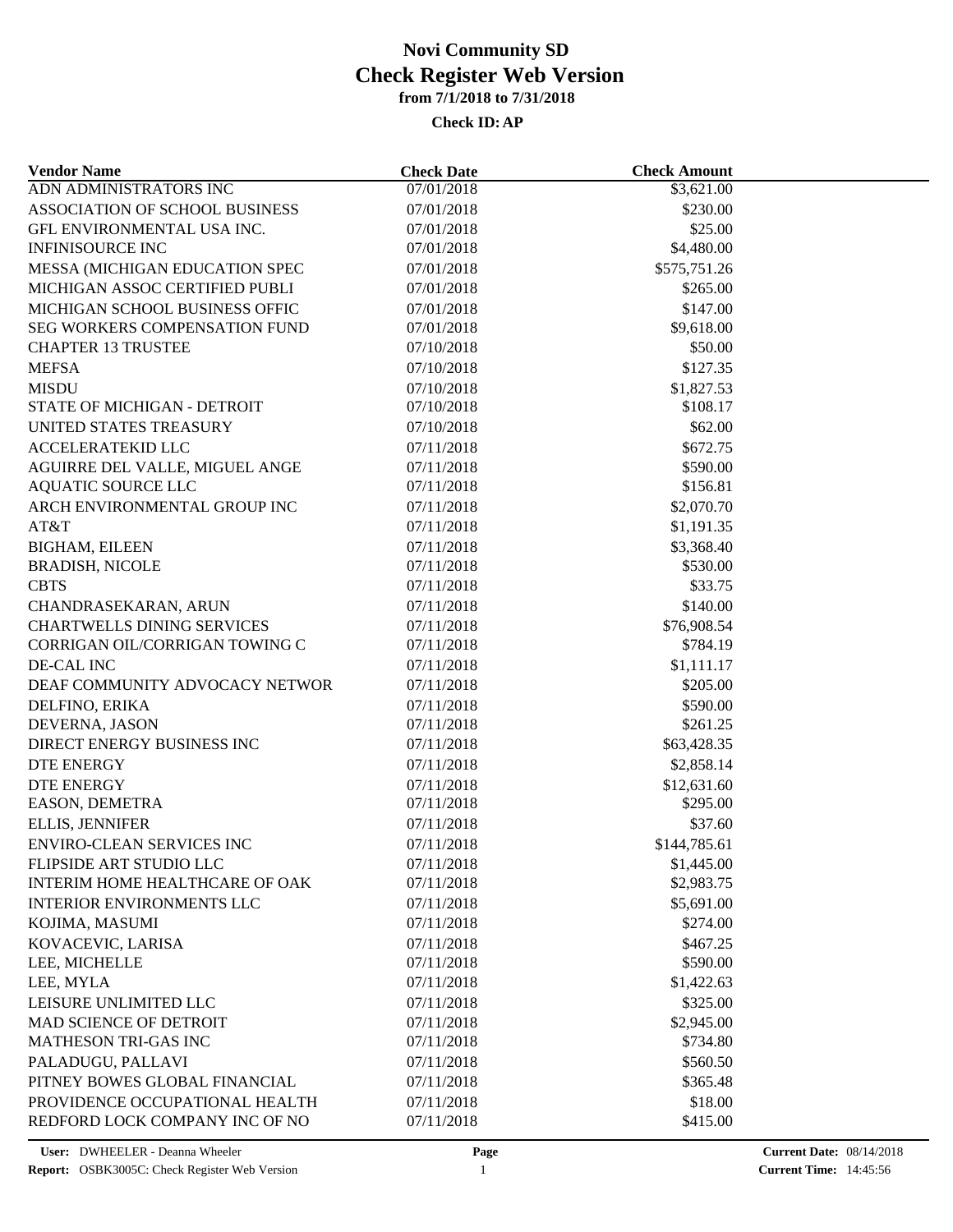| <b>Vendor Name</b>                        | <b>Check Date</b> | <b>Check Amount</b>      |  |
|-------------------------------------------|-------------------|--------------------------|--|
| <b>RELIABLE DELIVERY</b>                  | 07/11/2018        | $\overline{$1,968.75}$   |  |
| RYAN, NEDA                                | 07/11/2018        | \$101.00                 |  |
| SAFEWAY SHREDDING LLC                     | 07/11/2018        | \$60.00                  |  |
| SCHUMANN, RACHEL                          | 07/11/2018        | \$77.95                  |  |
| <b>SERVICEPRO PLUMBING &amp; ENVIRONM</b> | 07/11/2018        | \$4,850.00               |  |
| SHAH, YUG                                 | 07/11/2018        | \$100.00                 |  |
| <b>SME</b>                                | 07/11/2018        | \$53,226.21              |  |
| THE BEST DEALS FOR YOU LLC                | 07/11/2018        | \$900.00                 |  |
| THULIMELLI, PATALI                        | 07/11/2018        | \$560.50                 |  |
| TMP ARCHITECTURE INC                      | 07/11/2018        | \$2,169.50               |  |
| TURNER, NANCY                             | 07/11/2018        | \$13.90                  |  |
| WASTE MANAGEMENT OF MICHIGAN I            | 07/11/2018        | \$1,376.54               |  |
| WHEAT, MEAGHAN                            | 07/11/2018        | \$345.27                 |  |
| ZARB, AMBER                               | 07/11/2018        | \$45.73                  |  |
| BUILDING AUTOMATED SYSTEMS AND            | 07/11/2018        | \$2,242.00               |  |
| EDF ENERGY SERVICES LLC                   | 07/11/2018        | \$6,181.50               |  |
| SONITROL GREAK LAKES - MICHIGA            | 07/11/2018        | \$310.00                 |  |
| THRUN LAW FIRM P.C.                       | 07/11/2018        | \$2,987.50               |  |
| WASTE MANAGEMENT OF MICHIGAN I            | 07/11/2018        | \$200.00                 |  |
| <b>APPLE INC</b>                          | 07/18/2018        | \$211,680.00             |  |
| BERTANHA, OSVALDO                         | 07/18/2018        | \$42.50                  |  |
| CITY OF NOVI WATER & SEWER DEP            | 07/18/2018        | \$28,032.40              |  |
| <b>CONSUMERS ENERGY</b>                   | 07/18/2018        |                          |  |
| <b>ENVIRO-CLEAN SERVICES INC</b>          | 07/18/2018        | \$3,802.28<br>\$2,029.80 |  |
| INTERIM HOME HEALTHCARE OF OAK            | 07/18/2018        | \$3,415.00               |  |
|                                           |                   |                          |  |
| KEATON, ELIZABETH                         | 07/18/2018        | \$19.50                  |  |
| <b>KESKENY, AI</b>                        | 07/18/2018        | \$30.00                  |  |
| MARSHALL MUSIC                            | 07/18/2018        | \$227.97                 |  |
| MICHIGAN.COM                              | 07/18/2018        | \$137.56                 |  |
| <b>NEOLA INC</b>                          | 07/18/2018        | \$1,241.68               |  |
| OAKLAND SCHOOLS                           | 07/18/2018        | \$1,512.00               |  |
| PRESIDIO NETWORKED SOLUTIONS L            | 07/18/2018        | \$232.50                 |  |
| RICOH USA INC                             | 07/18/2018        | \$17,457.32              |  |
| RUSHTON, NISHA                            | 07/18/2018        | \$6.00                   |  |
| SURE RIDE TRANSPORATION LLC               | 07/18/2018        | \$3,305.00               |  |
| ACCELERATEKID LLC                         | 07/23/2018        | \$224.25                 |  |
| <b>AT&amp;T MOBILITY</b>                  | 07/23/2018        | \$910.48                 |  |
| <b>BIGHAM, EILEEN</b>                     | 07/23/2018        | \$2,385.60               |  |
| <b>BRICKS 4 KIDS</b>                      | 07/23/2018        | \$1,200.00               |  |
| <b>DTE ENERGY</b>                         | 07/23/2018        | \$36.10                  |  |
| <b>ENVIRO-CLEAN SERVICES INC</b>          | 07/23/2018        | \$7,125.36               |  |
| FRONTLINE TECHNOLOGIES INC                | 07/23/2018        | \$6,428.13               |  |
| <b>GUIBUOX, LUKE ALAIN</b>                | 07/23/2018        | \$245.00                 |  |
| JOHNSON CONTROLS FIRE PROTECTI            | 07/23/2018        | \$1,056.10               |  |
| KALPA SYSTEMS INC                         | 07/23/2018        | \$7,497.71               |  |
| METROPOLITAN DETROIT BUREAU OF            | 07/23/2018        | \$3,238.00               |  |
| MICHIGAN ASSOCIATION OF SCHOOL            | 07/23/2018        | \$7,956.00               |  |
| MOISEEFF, AUDREY                          | 07/23/2018        | \$500.00                 |  |
|                                           |                   |                          |  |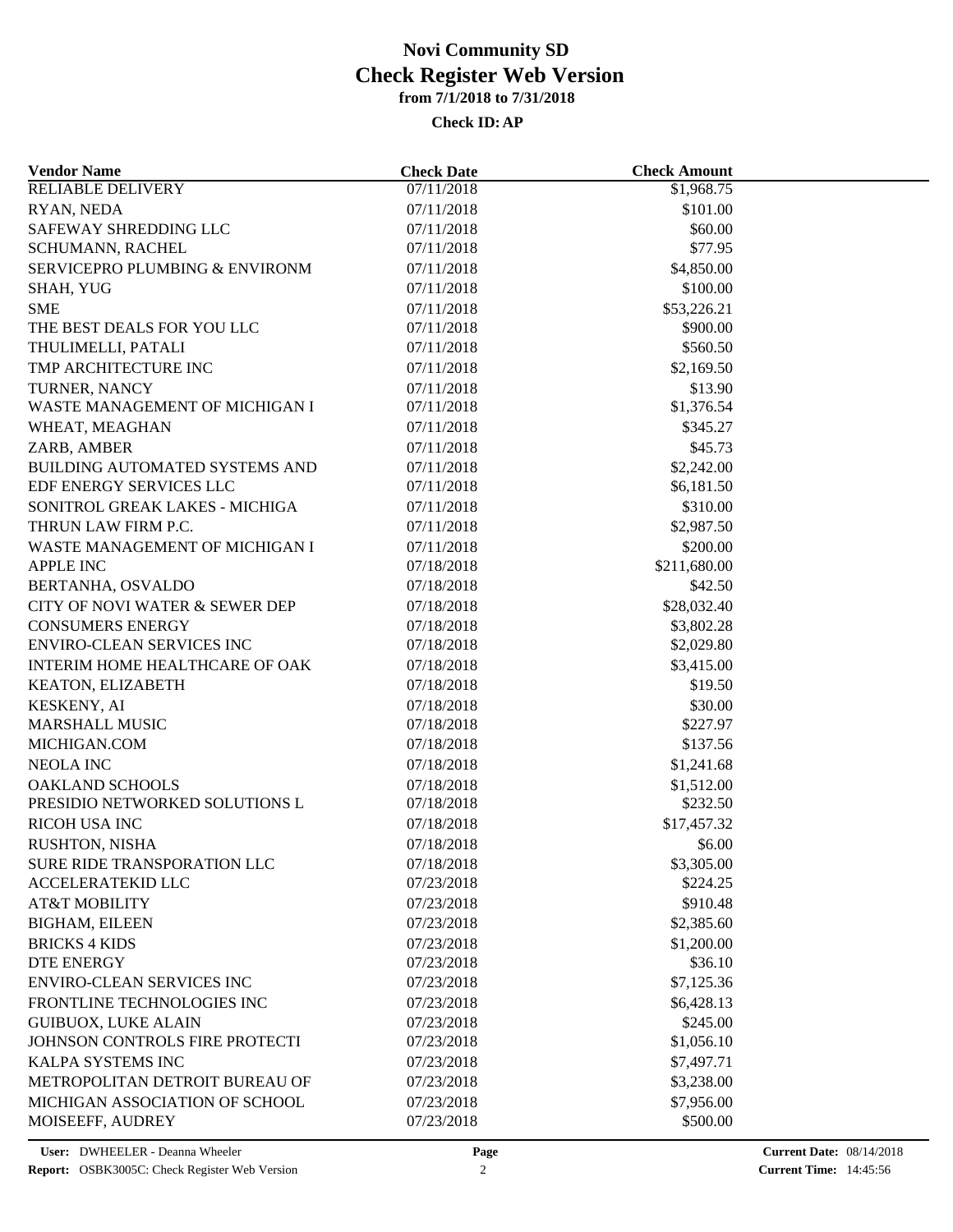| <b>Vendor Name</b>                    | <b>Check Date</b> | <b>Check Amount</b> |                |  |
|---------------------------------------|-------------------|---------------------|----------------|--|
| <b>PEARSON</b>                        | 07/23/2018        | $\overline{$}2.25$  |                |  |
| POHLONSKI, EMILY                      | 07/23/2018        | \$1,560.08          |                |  |
| PRESIDIO NETWORKED SOLUTIONS L        | 07/23/2018        | \$259,031.94        |                |  |
| <b>RATA2EE INC</b>                    | 07/23/2018        | \$3,088.00          |                |  |
| THE OMNI GROUP                        | 07/23/2018        | \$9,827.00          |                |  |
| <b>CHAPTER 13 TRUSTEE</b>             | 07/25/2018        | \$50.00             |                |  |
| <b>MISDU</b>                          | 07/25/2018        | \$1,827.53          |                |  |
| STATE OF MICHIGAN - DETROIT           | 07/25/2018        | \$108.17            |                |  |
| <b>BROWN, ALAINA</b>                  | 07/26/2018        | \$400.06            |                |  |
| <b>BUILDING AUTOMATED SYSTEMS AND</b> | 07/26/2018        | \$88.00             |                |  |
| DIRECT ENERGY BUSINESS INC            | 07/26/2018        | \$10,058.77         |                |  |
| DONEPUDI, HIMA                        | 07/26/2018        | \$274.00            |                |  |
| <b>GOODWILL INDUSTRIES OF GREATER</b> | 07/26/2018        | \$4,862.40          |                |  |
| HENDERHAN, RONALEE                    | 07/26/2018        | \$415.40            |                |  |
| HP INC                                | 07/26/2018        | \$2,273.51          |                |  |
| HUANG, WEI-JUNG                       | 07/26/2018        | \$75.00             |                |  |
| KUMAR, SUNIL                          | 07/26/2018        | \$290.75            |                |  |
| LIGHTMASTERS AND ELECTRICAL SE        | 07/26/2018        | \$228.00            |                |  |
| MIAT COLLEGE OF TECHNOLOGY            | 07/26/2018        | \$532.08            |                |  |
| <b>OAKLAND SCHOOLS</b>                | 07/26/2018        | \$7,708.50          |                |  |
| OSCAR W. LARSON CO                    | 07/26/2018        | \$323.68            |                |  |
|                                       |                   |                     |                |  |
| <b>OWENS, AMY</b>                     | 07/26/2018        | \$150.00            |                |  |
| PITNEY BOWES PURCHASE POWER           | 07/26/2018        | \$3,000.00          |                |  |
| PLANTE & MORAN CRESA LLC              | 07/26/2018        | \$10,903.08         |                |  |
| RAYASAM, RAMESH                       | 07/26/2018        | \$304.00            |                |  |
| SANDRA BIONDO & ASSOCIATES LLC        | 07/26/2018        | \$1,500.00          |                |  |
| <b>SBSI SOFTWARE INC</b>              | 07/26/2018        | \$1,589.60          |                |  |
| STAPLES BUSINESS ADVANTAGE            | 07/26/2018        | \$61.44             |                |  |
| TMP ARCHITECTURE INC                  | 07/26/2018        | \$9,848.64          |                |  |
| WENDT, KATHY                          | 07/26/2018        | \$214.00            |                |  |
| AT&T                                  | 07/26/2018        | \$3,439.95          |                |  |
| AT&T                                  | 07/26/2018        | \$642.04            |                |  |
| BARTHOLOMEW CONSOLIDATED SCHOO        | 07/26/2018        | \$945.00            |                |  |
| <b>CONSUMERS ENERGY</b>               | 07/26/2018        | \$338.09            |                |  |
| <b>GRAND RAPIDS PUBLIC SCHOOLS</b>    | 07/26/2018        | \$9,702.00          |                |  |
| <b>ISC SERVICES INC</b>               | 07/26/2018        | \$3,675.00          |                |  |
| LIGHTMASTERS AND ELECTRICAL SE        | 07/26/2018        | \$713.00            |                |  |
| MACARTHUR, ELLA                       | 07/26/2018        | \$50.48             |                |  |
| MICHIGAN SCHOOL BUSINESS OFFIC        | 07/26/2018        | \$4,000.00          |                |  |
| MICHIGAN STATE UNIVERSITY             | 07/26/2018        | \$130.00            |                |  |
| PITNEY BOWES PURCHASE POWER           | 07/26/2018        | \$3,027.00          |                |  |
| PRINTNOLOGY INC                       | 07/26/2018        | \$50.00             |                |  |
| ROTARY CLUB OF NOVI MICHIGAN          | 07/26/2018        | \$401.00            |                |  |
| SHINOHARA, ANNA                       | 07/26/2018        | \$325.23            |                |  |
| <b>WAGEWORKS INC</b>                  | 07/26/2018        | \$826.80            |                |  |
|                                       |                   | <b>Issued:</b>      | \$48,071.68    |  |
|                                       |                   | Reversed:           | \$42.50        |  |
|                                       |                   | Cancelled:          | \$1,627,637.81 |  |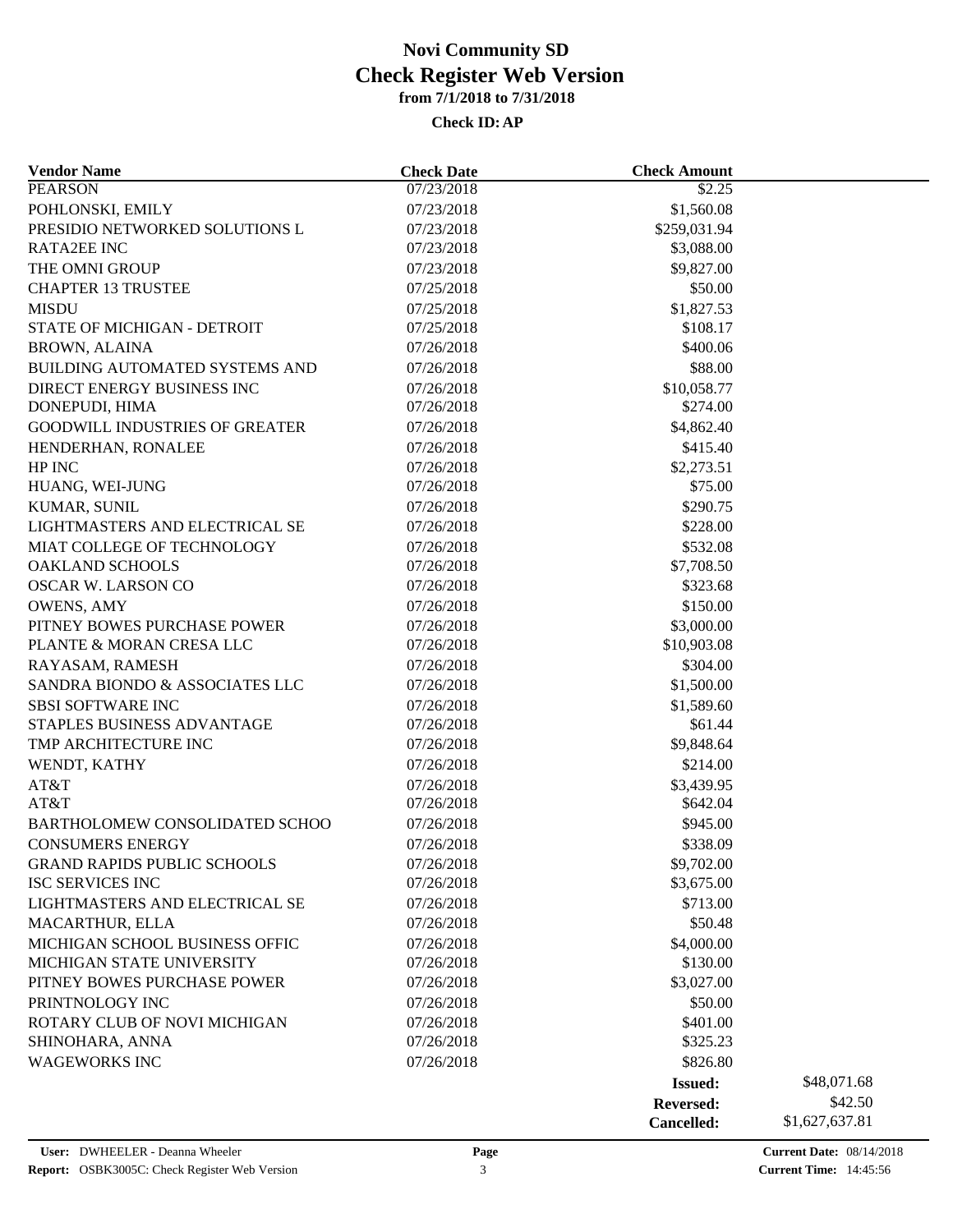| <b>Vendor Name</b> | <b>Check Date</b>              |     | <b>Check Amount</b>   |                |
|--------------------|--------------------------------|-----|-----------------------|----------------|
|                    | <b>AP Checks Processed:</b>    | 141 | <b>AP Bank Total:</b> | \$1,675,751,99 |
|                    | <b>Total Checks Processed:</b> | 141 | <b>Grand Total:</b>   | \$1,675,751.99 |